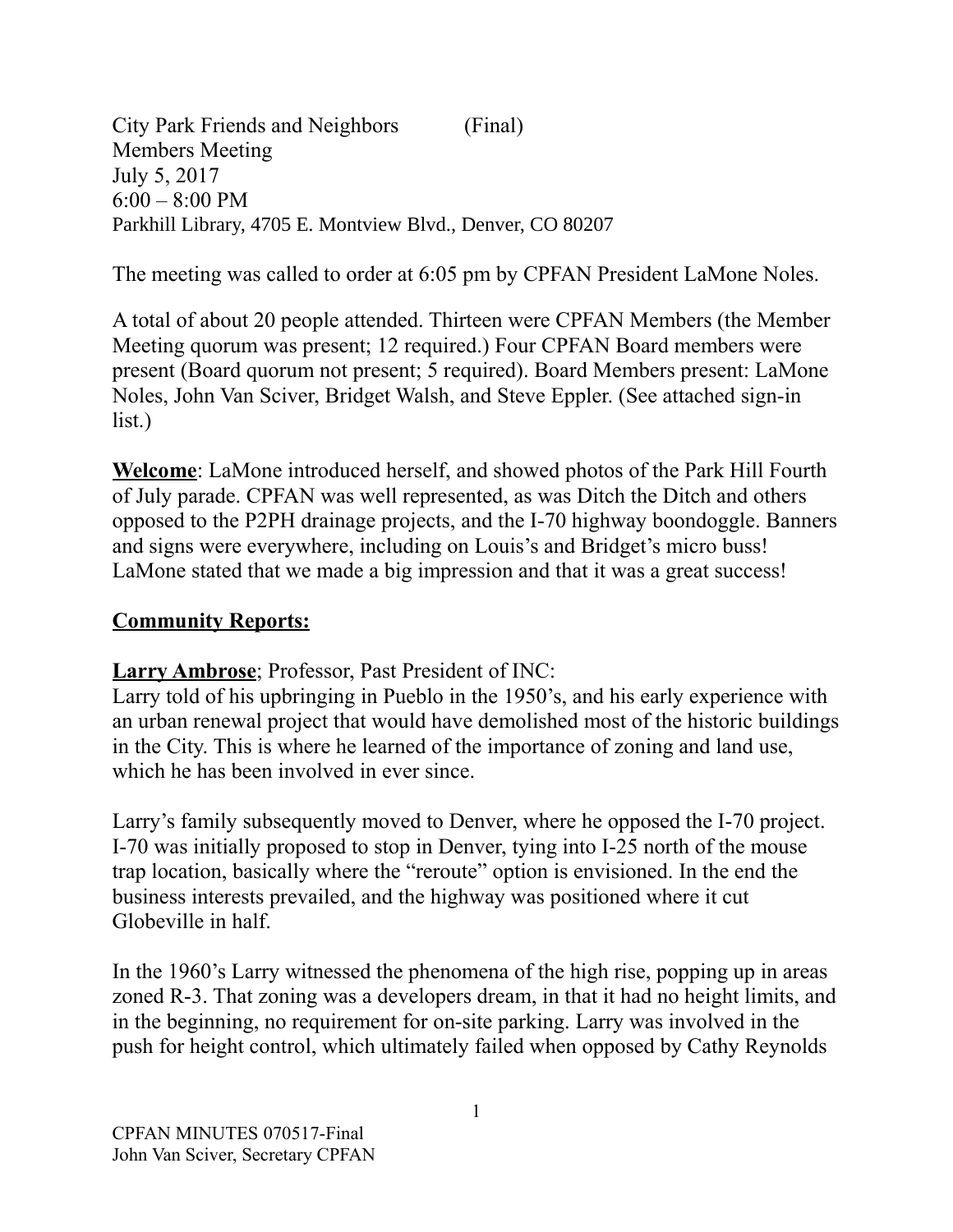and developers. This all in spite of the collection of 25,000 signatures supporting the bill.

Then came the era of Peter Park (head of Denver planning and DEVELOPMENTnamed such to please the developers.) Peter Park explained his goal to simplify the Denver Zoning code, meanwhile cutting its size in half. In the end the code book had instead doubled in size and tripled in complexity. Studies and endless meetings stretched from year 2000 through 2010, when the new zoning went into effect. During this time the city was divided into "areas of change", where most new development would be directed, and "areas of stability" where new development would be limited to preserve the existing character of the neighborhood. People soon learned that the new zoning did not protect areas of stability, as the City Council continued to approve up-zoning in these areas. What's more, the new zoning provided no protection of areas dominated by historic one-story bungalows and tutors, allowing new houses up to 35 feet in height.

2010 was also the year City Council voted to turn all responsibility for Denver parks over to the Mayor and the executive branch (PRAB Parks and Recreation Advisory Board, selected by the Mayor.) No longer would City Council have control over land use in parks, although they would retain veto power over leasing of parks.

Larry described what the St. Anthony redevelopment project near Sloan's lake, coupled with the new zoning and developers, can do. During long debate Residents continually stated that they wanted all tall buildings to be located adjacent to Colfax, tapering down in size toward Sloan's lake. This was agreed to by all parties. However, when the developers presented their plans to the City they were flipped; tall building now located instead along Sloan's lake. The City approved the new plan, and residents sued, and lost.

## **Helene Orr**; Resident Overland Park Neighborhood:

Helene described how the City is planning to allow large events in Overland Golf Course, starting this fall. (Next to City Park/City Park Golf course, Overland is the largest remaining green space in Denver.) Events would also be allowed in Ruby Hill Park at the recently completed event venue. Helene shared her concerns: Events would be attended by thousands of people (up to 75,000 per day); Parking and access is very limited; Noise for nearby residents would likely be unbearable; The golf course would be unusable for the time needed to set up for concerts, hold the concerts, and then cleanup and repair damage to the park.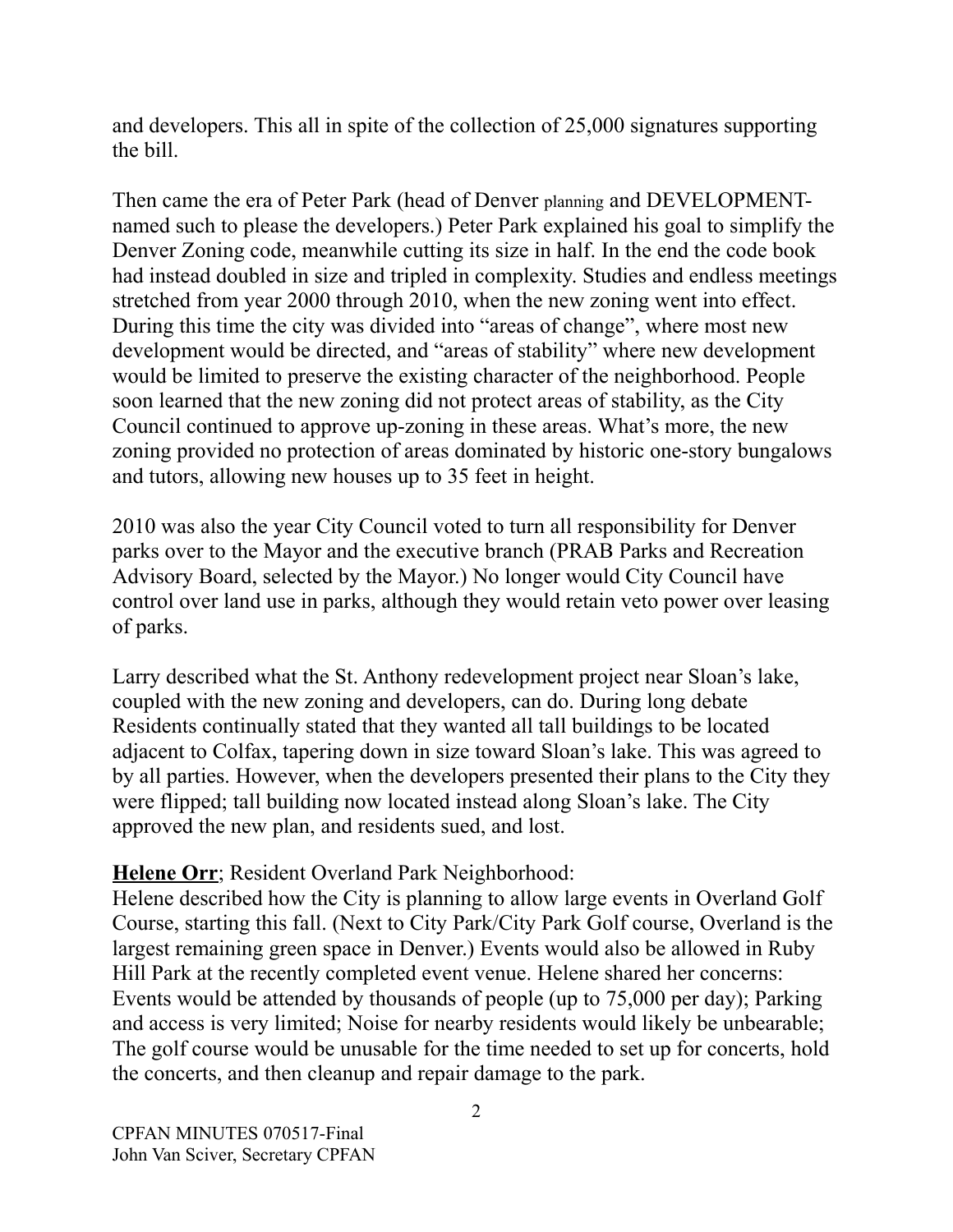Helene said her City Councilman Jolan Clark just recently briefed her and neighbors on the details, asking them not to spread the word. Regardless she is spreading the word, and plans to organize a new RNO for the north Overland Park area. (Please also see article in recent issue of the *Glendale Cherry Creek Times* for more details.)

**Tom Morris;** Current resident of Capital Hill, past resident of the South City Park Neighborhood Association (SCPNA), as well as president of that RNO; Tom advocated for a Study Group to gather support for a separate zoning that would apply to Denver Parks. Park land is currently zoned "OS", standing for Open Space. As such there is no limitation to what can built in our parks. There is a long history of efforts for such things as Fire Stations, business offices, expansion of the zoo, incinerators, big parking structures, hugely oversized playgrounds, and off leash dog parks, to name a few.

The subject was discussed and an informal vote taken in favor of a resolution to support the establishment of zoning for Denver's parks. (This could follow the process of the Guidelines under consideration for City Park.)

**Steve Eppler:** Resident of Congress Park Neighborhood, and CPFAN Board member; Steve discussed the recent Community Advisory Group (CAG) meeting, which he attended along with other CPFAN, Cole, "Ditch the Ditch", and local residents. Initially the EPA attempted to control the meeting by stating that they would appoint the chairman, and set the agenda. However, as it was quickly pointed out that, according to EPA guidelines, the CAG is for the benefit and protection of local residents living close to superfund sites, not the EPA or representatives of the City of Denver. It was agreed that, for the time being, the EPA would have a co-leadership role and not control the agenda. There was a discussion about the tentative composition of the CAG and voting vs non-voting status. It was decided that community representatives would develop proposed bylaws, a revised mission statement, membership criteria, agenda setting procedure and revised operating procedure. As a first step, the CAG scheduled a tour of the construction site in the near future. It was agreed that information about the geotechnical engineering of the Globeville site and the lining material would be presented at the next meeting.